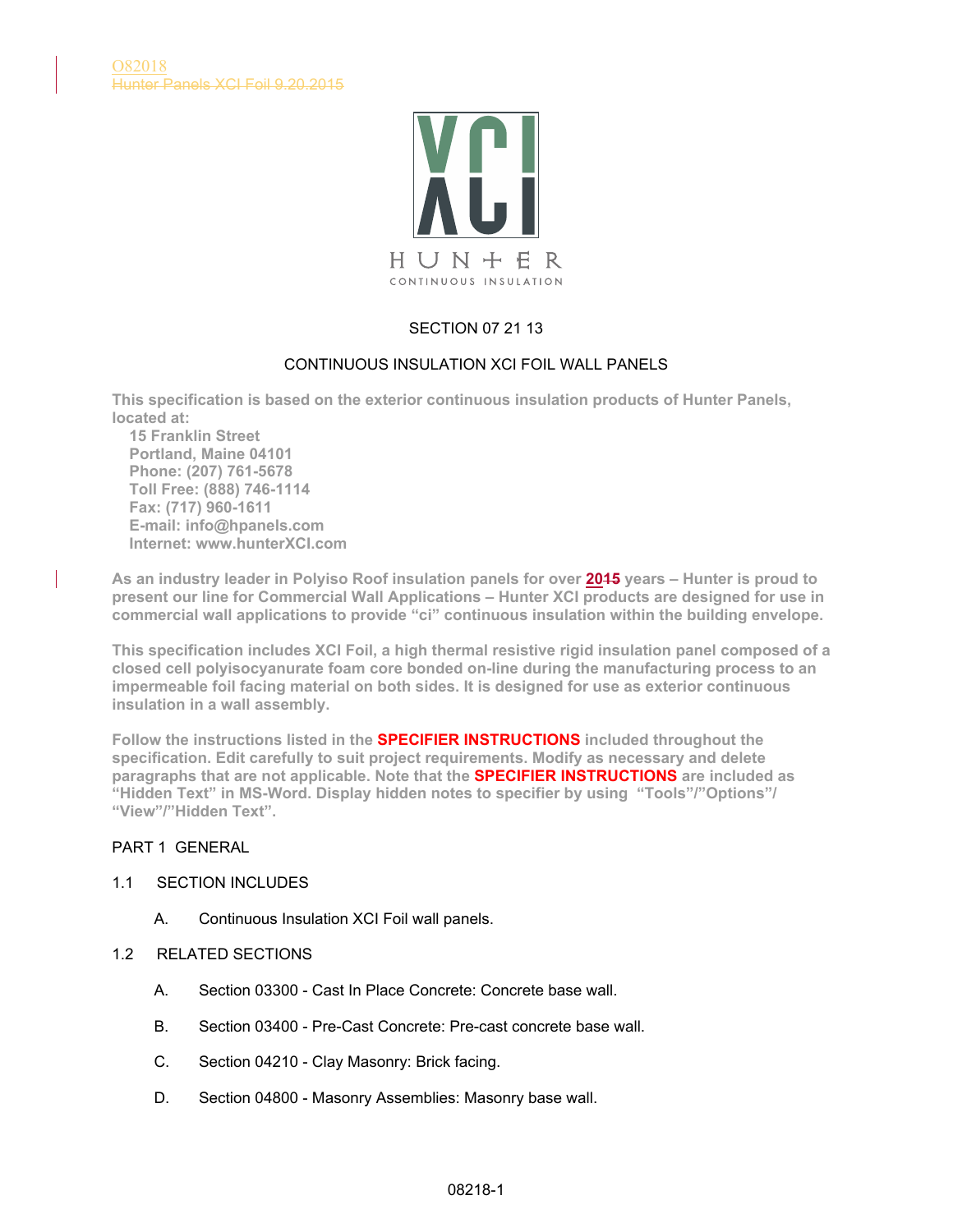- E. Section 04850 Stone Facing.
- F. Section 05400 Cold Formed Metal Framing.
- G. Section 07260 Vapor Retarders: Vapor retarder materials over insulation to adjacent insulation.
- H. Section 07270 Air Barriers: Air seal materials over insulation to adjacent insulation.
- I. Section 09110 Non-Structural Metal Framing.
- J. Section 09200 Plaster and Gypsum Board.
- K. Section 09220 Stucco.

#### 1.3 REFERENCES

- A. ASTM C 209 Methods of Testing Insulating Board, Structural and Decorative.
- B. ASTM C 518 Steady State Thermal Transmission by Means of the Heat Flow Meter Apparatus (R Value)
- C. ASTM C 1289 Specifications for Faced Rigid Cellular Polyisocyanurate Thermal Insulating Board.
- D. ASTM D 1621 Test Methods for Compressive Properties of Rigid Cellular Plastics.
- E. ASTM D 2126 Test Method for Response of Rigid Cellular Plastics to Thermal and Humid Aging.
- F. ASTM D 3273 Standard Test Method for Resistance to Growth of Mold on the Surface of Interior Coatings in an Environmental Chamber.
- G. ASTM E 84 (UL 723) Standard Test Method for Surface Burning Characteristics of Building **Materials**
- H. ASTM E 96 Test Method for Water Vapor Transmission of Materials.
- I. ASHRAE 90.1-2010 Energy Standard for Buildings Except Low-Rise Residential Buildings.
- J. IBC Chapter 26 Foam Plastic Insulation.
- K. Miami-Dade County FL NOA No: 14-0501.01.
- L. ICC-ES Evaluation Report ICC-ESR-3174
- M. DRJ Technical Evaluation Report #1402-02
- N. NFPA 285 Standard Fire Test Method For Evaluation Of Fire Propagation Characteristics Of Exterior Non-Load-Bearing Wall Assemblies Containing Combustible Components.
- O. UL 723 Test for Surface Burning Characteristics of Building Materials
- 1.4 SYSTEM DESCRIPTION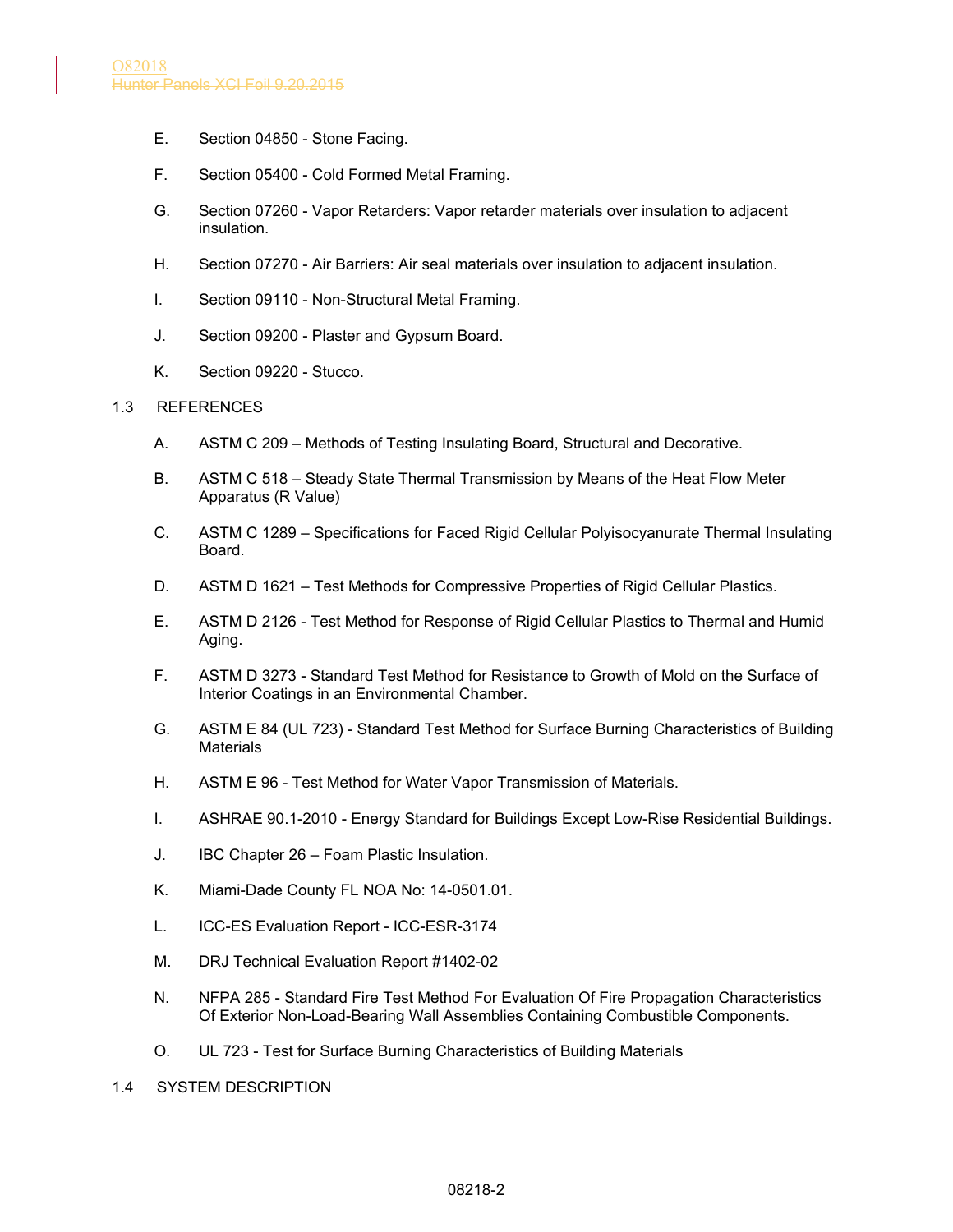- A. NFPA 285 Exterior Wall Assembly Concrete Masonry:
	- 1. Base Wall System: Concrete Masonry Wall.
	- 2. Approved Exterior Finish:
		- a. Masonry: Brick veneer anchors, standard types, installed maximum 24 inches (610 mm) o.c. vertically. Maximum 2 inch (51 mm) air gap between exterior insulation and brick. Standard nominal 4 inches (102 mm) thick or greater, clay brick.
		- b. Stucco: Minimum 3/4 inch (19 mm) thick, Exterior Cement Plaster and Lath.
		- c. Limestone or Natural Stone: Minimum 2 inch (51 mm) thick, Limestone or Natural Stone Veneer or minimum 1-1/2 inches (38 mm) thick Cast Artificial Stone Veneer. Any standard installation technique, including shiplap can be used.
		- d. Terra Cotta Cladding: Use any Terra Cotta Cladding System in which Terra Cotta is minimum 9/16 inch (14 mm). Any standard installation technique, including shiplap can be used.
	- 3. Panel Thickness: 3.5 inches (89 mm) maximum.
	- 4. Stud Cavity: Not Applicable.
	- 5. Exterior Sheathing: 1/2 inch (12.5 mm) or 5/8 inch (16 mm) thick exterior type gypsum sheathing.
	- 6. Floorline Firestopping: 4 lb/cu ft mineral fiber based safing Insulation at each floor line, attached with Z Clips or equivalent.
	- 7. Weather Resistive Membrane Applied to Base Wall: Acceptable products are:
		- a. Carlisle:
			- 1) Fire Resist Barritech VP or VP LT<br>2) Fire Resist Barritech NP
			- 2) Fire Resist Barritech NP
			- 3) Fire Resist 705 FR-A
			- 4) Fire Resist 705 VP
		- b. DuPont:
			- 1) Tyvec ComercialWrap or Commercial Wrap D
			- 2)1) Tyvec Fluid Applied WB
		- c. GE:
			- 1) Momentive SEC 2500 SilShield
		- d. Henry:
			- 1) Air Bloc 17
			- 2) Air Bloc 21S
			- 3) Air Bloc 31
			- 4) Air Bloc 33
		- e. PolyGuard:
			- 1) Air Lok Flex VP
			- 2) Flexguard
			- 3) Air Lok Flex (Please contact Hunter XCI for cladding options)
		- f. Prosoco:
			- 1) R Guard Spray Wrap
			- 2) R Guard MVP
			- 3) R Guard CAT-5
			- 4) R Guard VB
		- g. StoCorp:
			- 1) EmeraldCoat
			- 2) GoldCoat
			- 3) StoGuard Vapor Shield
		- h. VaproShield:
			- 1) Wrap Shield SA
			- 2) Reveal Shield SA
		- i. WR Grace:
			- 1) Perm-a-barrier VPS
			- 2) Perm-a-barrier NPL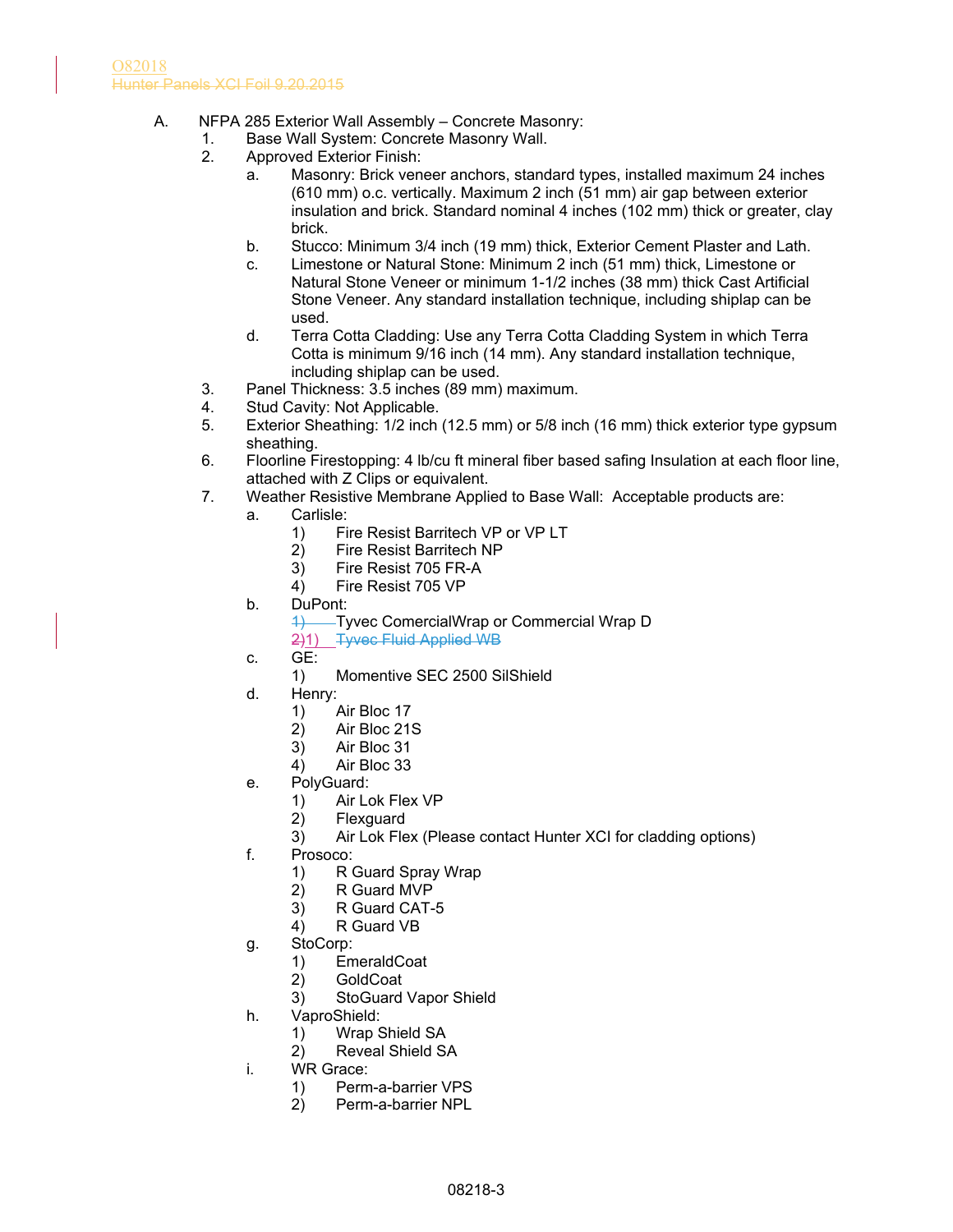- 3) Perm-a-barrier VPL
- 4) Perm-a-barrier NP 20
- 5) Perm-a-barrier Aluminum Wall Membrane
- j. 3M:
	- 1) 3015 (with Hold Fast adhesive at a 6 mil thickness)
- k. None
- 8. Weather Resistive Membrane Applied to Exterior Insulation: Acceptable products are:
	- a. Carlisle:
		- 1) Fire Resist Barritech VP or VP LT<br>2) Fire Resist Barritech NP
		- 2) Fire Resist Barritech NP
		- 3) Fire Resist 705 FR-A
		- 4) Fire Resist 705 VP
	- b. DuPont:
		- 1) Tyvec ComercialWrap or Commercial Wrap D
	- c. GE:
		- 1) Momentive SEC 2500 SilShield
	- d. Henry:
		- 1) Air Bloc 17
		- 2) Air Bloc 21S
		- 3) Air Bloc 31
		- 4) Air Bloc 33
	- e. PolyGuard
		- 1) Air Lok Flex VP<br>2) Flexguard
		- **Flexguard**
		- 3) Air Lok Flex (Please contact Hunter XCI for cladding options)
	- f. Prosoco:
		- 1) R Guard Spray Wrap
		- 2) R Guard MVP
		- 3) R Guard CAT-5
		- 4) R Guard VB
	- g. VaproShield:
		- 1) Wrap Shield SA
		- 2) Reveal Shield SA
	- h. WR Grace:
		- 1) Perm-a-barrier NPL
		- 2) Perm-a-barrier VPL
		- 3) Perm-a-barrier NP 20
		- 4) Perm-a-barrier Aluminum Wall Membrane
	- i. None.
- B. NFPA 285 Exterior Wall Assembly Cast-in-Place or Precast Concrete:
	- 1. Base Wall System: Concrete Masonry Wall.
	- 2. Approved Exterior Finish:
		- a. Masonry: Brick veneer anchors, standard types, installed maximum 24 inches (610 mm) o.c. vertically. Maximum 2 inch (51 mm) air gap between exterior insulation and brick. Standard nominal 4 inch (102 mm) thick or greater, clay brick.
		- b. Stucco: Minimum 3/4 inch (19 mm) thick, Exterior Cement Plaster and Lath.
		- c. Limestone or Natural Stone: Minimum 2 inches (51 mm) thick Limestone or Natural Stone Veneer or minimum 1-1/2 inches (38 mm) thick Cast Artificial Stone Veneer. Any standard installation technique, including shiplap can be used.
		- d. Terra Cotta Cladding: Use any Terra Cotta Cladding System in which Terra Cotta is minimum 9/16 inches (14 mm). Any standard installation technique, including shiplap can be used.
	- 3. Panel Thickness: 3.5 inches (89 mm) maximum.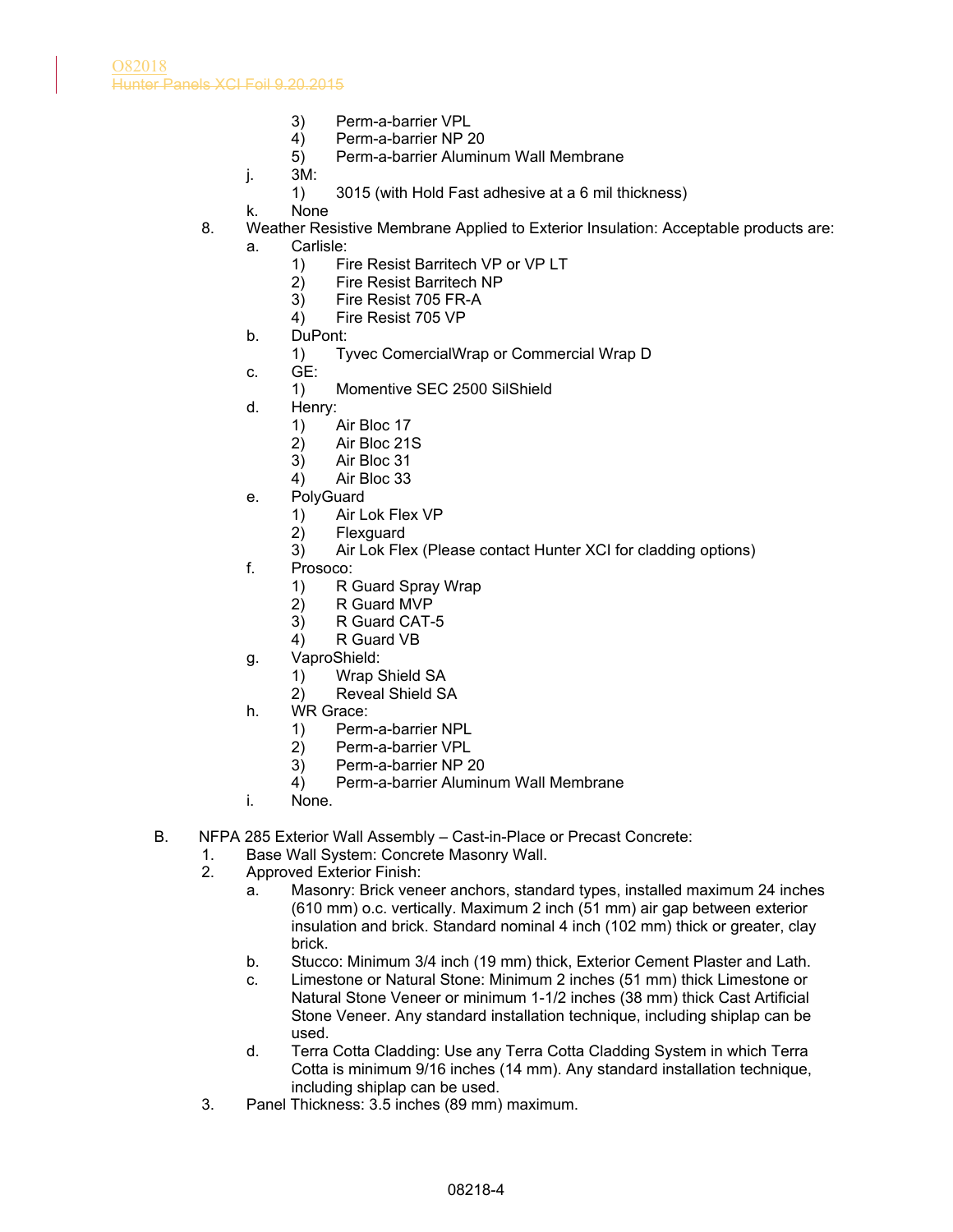- 4. Stud Cavity: Not Applicable.
- 5. Exterior Sheathing: 1/2 inch (12.5 mm) or 5/8 inch (16 mm) thick exterior type gypsum sheathing.
- 6. Floorline Firestopping: 4 lb/cu ft mineral fiber based safing insulation at each floor line, attached with Z Clips or equivalent.
- 7. Weather Resistive Membrane Applied to Base Wall: Acceptable products are:
	- a. Carlisle:
		- 1) Fire Resist Barritech VP or VP LT
		- 2) Fire Resist Barritech NP
		- 3) Fire Resist 705 FR-A
		- 4) Fire Resist 705 VP
	- b. DuPont:
		- 1) Tyvek ComercialWrap or Commercial Wrap D
		- 2) Tyvek Fluid Applied WB
	- c. GE:
		- 1) Momentive SEC 2500 SilShield
	- d. Henry:
		- 1) Air Bloc 17
		- 2) Air Bloc 21S
		- 3) Air Bloc 31
		- 4) Air Bloc 33
	- e. PolyGuard:
		- 1) Air Lok Flex VP<br>2) Flexguard
		- **Flexguard**
		- 3) Air Lok Flex (Please contact Hunter XCI for cladding options)
	- f. Prosoco:
		- 1) R Guard Spray Wrap
		- 2) R Guard MVP
		- 3) R Guard CAT-5
		- 4) R Guard VB
	- g. StoCorp:
		- 1) EmeraldCoat
		- 2) GoldCoat
		- 3) StoGuard Vapor Shield
	- h. VaproShield:
		- 1) Wrap Shield SA
		- 2) Reveal Shield SA
	- i. WR Grace:
		- 1) Perm-a-barrier VPS
		- 2) Perm-a-barrier NPL
		- 3) Perm-a-barrier VPL
		- 4) Perm-a-barrier NP 20
		- 5) Perm-a-barrier Aluminum Wall Membrane
	- j. 3M:
		- 1) 3015 (with Hold Fast adhesive at a 6 mil thickness)
	- k. None
- 8. Weather Resistive Membrane Applied to Exterior Insulation: Acceptable products are:
	- a. Carlisle:
		- 1) Fire Resist Barritech VP or VP LT
		- 2) Fire Resist Barritech NP
		- 3) Fire Resist 705 FR-A
		- 4) Fire Resist 705 VP
	- b. DuPont:
		- 1) Tyvek ComercialWrap or Commercial Wrap D
	- c. GE:
		- 1) Momentive SEC 2500 SilShield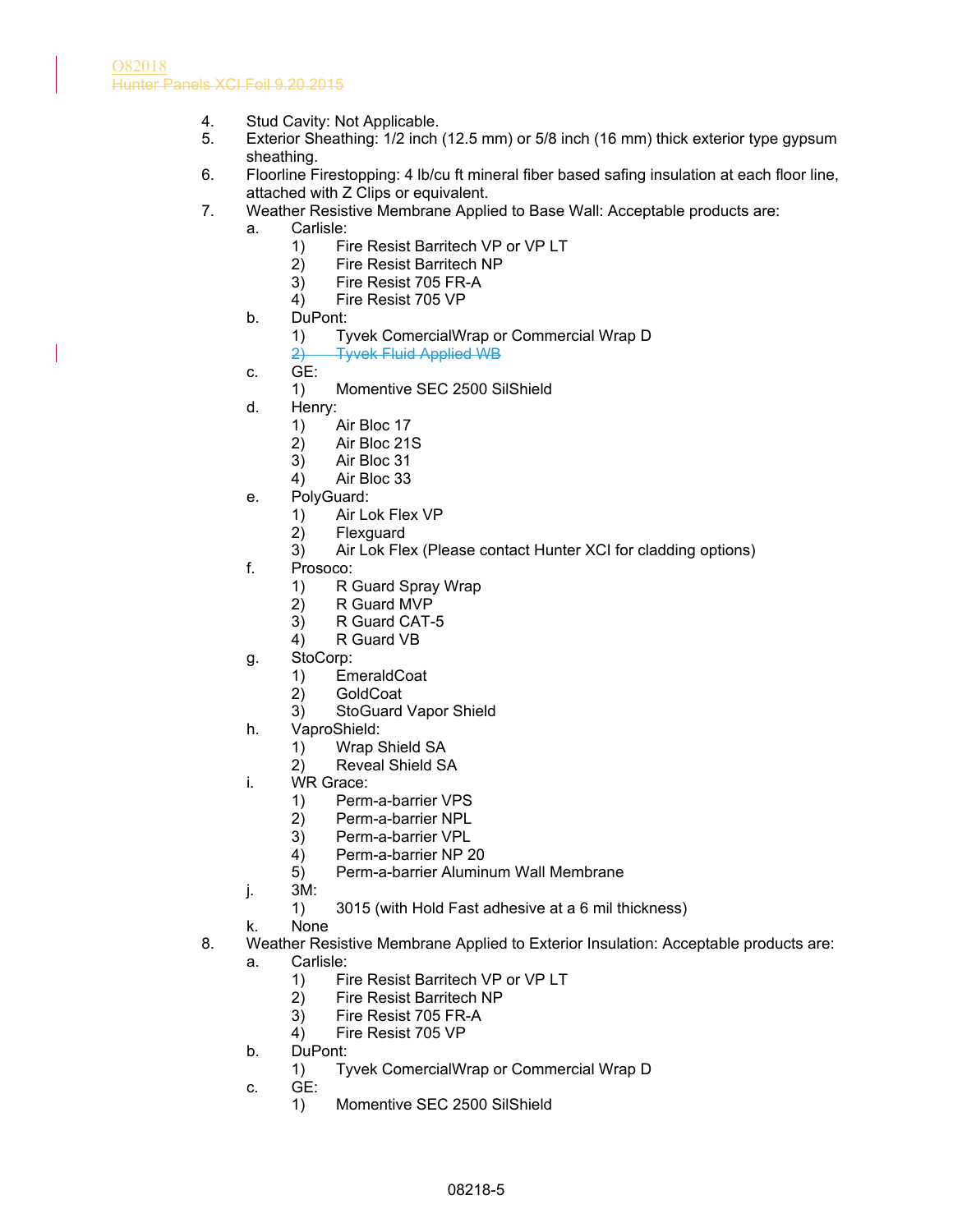- d. Henry:
	- 1) Air Bloc 17
	- 2) Air Bloc 21S
	- 3) Air Bloc 31
	- 4) Air Bloc 33
- e. PolyGuard
	- 1) Air Lok Flex VP
	- 2) Flexguard
	- 3) Air Lok Flex (Please contact Hunter XCI for cladding options)
- f. Prosoco:
	- 1) R Guard Spray Wrap
	- 2) R Guard MVP
	- 3) R Guard CAT-5
	- 4) R Guard VB
- g. VaproShield:
	- 1) Wrap Shield SA
	- 2) Reveal Shield SA
- h. WR Grace:
	- 1) Perm-a-barrier NPL
	- 2) Perm-a-barrier VPL
	- 3) Perm-a-barrier NP 20
	- 4) Perm-a-barrier Aluminum Wall Membrane
- i. None.
- C. NFPA 285 Exterior Wall Assembly Steel Stud:
	- 1. Base Wall System: Steel Stud, 1 layer 5/8 inch (16 mm) thick Type X or 1/2 inch (12.5 mm) thick Type X Gypsum wallboard on interior, installed over steel studs: minimum 3-5/8 inches (92 mm) depth, minimum 22 gauge at a maximum of 24 inches (610 mm) o.c. with lateral bracing every 4 foot (1220 mm) vertically.
	- 2. Approved Exterior Finish:
		- a. Masonry: Brick veneer anchors, standard types, installed maximum 24 inches (610 mm) o.c. vertically on each stud. Maximum 2 inch (51 mm) air gap between exterior insulation and brick. Standard nominal 4 inches (102 mm) thick or greater, clay brick.
		- b. Stucco: Minimum 3⁄4 inch (19 mm) thick, Exterior Cement Plaster and Lath.
		- c. Limestone or Natural Stone: Minimum 2 inch (51 mm) thick Limestone or Natural Stone Veneer or minimum 1-1/2 inches (38 mm) thick Cast Artificial Stone Veneer. Any standard installation technique, including shiplap can be used.
		- d. Terra Cotta Cladding: Use any Terra Cotta Cladding System in which Terra Cotta is minimum 9/16 inches (14 mm). Any standard installation technique, including shiplap can be used.
	- 3. Panel Thickness: 3.5 inches (89 mm) maximum.
	- 4. Stud Cavity: Any non-combustible insulation or none.
	- 5. Exterior Sheathing: 1/2 inch (12.5 mm) or 5/8 inch (16 mm) thick exterior type gypsum sheathing.
	- 6. Floorline Firestopping: 4 lb/cu ft mineral fiber based safing insulation in each stud cavity and at each floor line, attached with Z Clips or equivalent.
	- 7. Weather Resistive Membrane Applied to Base Wall: Acceptable products are:
		- a. Carlisle:
			- 1) Fire Resist Barritech VP or VP LT
			- 2) Fire Resist Barritech NP
			- 3) Fire Resist 705 FR-A
			- 4) Fire Resist 705 VP
		- b. DuPont:
			- 1) Tyvek ComercialWrap or Commercial Wrap D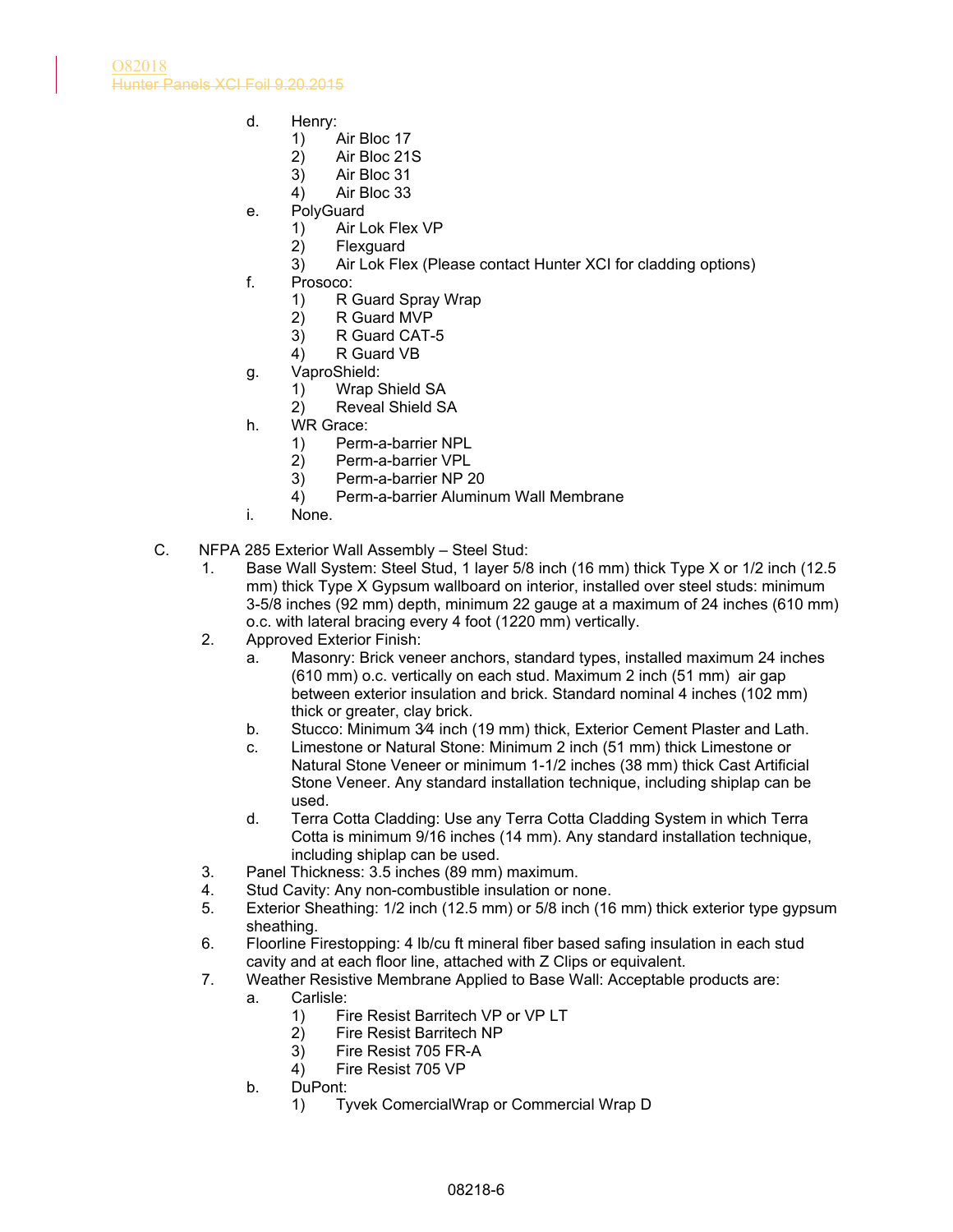O82018 Hunter Panels XCI Foil 9.20.2015

2) Tyvek Fluid Applied WB

- c. GE:
	- 1) Momentive SEC 2500 SilShield
- d. Henry:
	- 1) Air Bloc 17
	- 2) Air Bloc 21S
	- 3) Air Bloc 31
	- 4) Air Bloc 33
- e. PolyGuard:
	- 1) Air Lok Flex VP
	- 2) Flexguard
	- 3) Air Lok Flex (Please contact Hunter XCI for cladding options)
- f. Prosoco:
	- 1) R Guard Spray Wrap
	- 2) R Guard MVP
	- 3) R Guard CAT-5
	- 4) R Guard VB
- g. StoCorp:
	- 1) EmeraldCoat
	- 2) GoldCoat
	- 3) StoGuard Vapor Shield
- h. VaproShield:
	- 1) Wrap Shield SA
	- 2) Reveal Shield SA
- i. WR Grace:
	- 1) Perm-a-barrier VPS
	- 2) Perm-a-barrier NPL
	- 3) Perm-a-barrier VPL
	- 4) Perm-a-barrier NP 20
	- 5) Perm-a-barrier Aluminum Wall Membrane
- j. 3M:
	- 1) 3015 (with Hold Fast adhesive at a 6 mil thickness)
- k. None
- 8. Weather Resistive Membrane Applied to Exterior Insulation: Acceptable products are:
	- a. Carlisle:
		- 1) Fire Resist Barritech VP or VP LT
		- 2) Fire Resist Barritech NP
		- 3) Fire Resist 705 FR-A
		- 4) Fire Resist 705 VP
	- b. DuPont:
		- 1) Tyvek ComercialWrap or Commercial Wrap D
	- c. GE:
		- 1) Momentive SEC 2500 SilShield
	- d. Henry:
		- 1) Air Bloc 17
		- 2) Air Bloc 21S
		- 3) Air Bloc 31
		- 4) Air Bloc 33
	- e. PolyGuard
		- 1) Air Lok Flex VP
		- 2) Flexguard
		- 3) Air Lok Flex (Please contact Hunter XCI for cladding options)
	- f. Prosoco:
		- 1) R Guard Spray Wrap<br>2) R Guard MVP
		- R Guard MVP
		- 3) R Guard CAT-5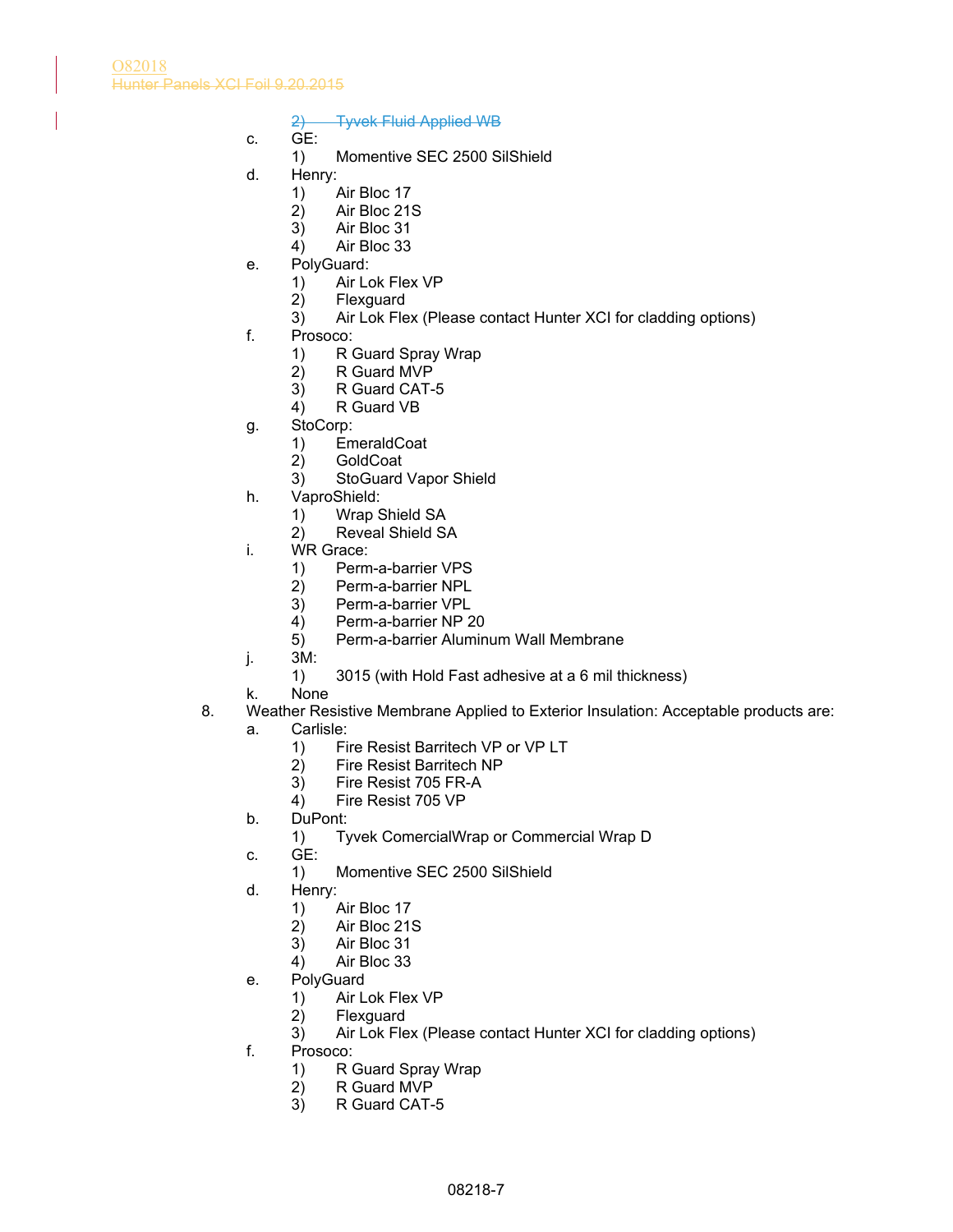- 4) R Guard VB
- g. VaproShield:
	- 1) Wrap Shield SA
	- 2) Reveal Shield SA
- h. WR Grace:
	- 1) Perm-a-barrier NPL
		- 2) Perm-a-barrier VPL
		- 3) Perm-a-barrier NP 20
		- 4) Perm-a-barrier Aluminum Wall Membrane
- i. None.
- 1.5 DESIGN REQUIREMENTS
	- A. Perform work in accordance with all federal, state and local codes.
	- B. Physical properties (Foam Core):
		- 1. Water Absorption: ASTM C 209, less than 0.05 percent by volume.
		- 2. Compressive Strength: ASTM D 1621; Type I; Grade 1. 16 psi (110 kPa) minimum; Grade 2, 20 psi (138 kPa) minimum and Grade 3, 25 psi (172 kPa).
		- 3. Dimensional Stability: ASTM D 2126, 2 percent linear change (7 days).
		-
		- 4. Moisture Vapor Permeance: ASTM E 96, less than 0.05 perm (2.875ng/(Pa•s•m2)).<br>5. Service Temperature: Minus 100 degrees to 250 degrees F (Minus 73 degrees C to Service Temperature: Minus 100 degrees to 250 degrees F (Minus 73 degrees C to 122 degrees C).
	- C. Continuous Insulation XCI Foil wall panels shall meet the continuous insulation standards of ASHRAE 90.1-2010, IECC 2012 and IBC Chapter 26.
	- D. Hunter Panels XCI Foil evaluated and listed under ESR-3174. Tests includes the following:
		- 1. Foam core flame spread index of 75 or less and smoke developed of 450 or less when tested in accordance with ASTM E 84 or UL 723.
		- 2. Classified as Type I, Class 2 in accordance with ASTM C 1289.
		- 3. DRJ Technical Evaluation Report #1402-02.
	- E. Hunter Panels XCI Foil evaluated and listed under Miami Dade Product Control Notice of Acceptance NOA No. 14-0501.01

### 1.6 SUBMITTALS

- A. Submit under provisions of Section 01300.
- B. Product Data: Manufacturer's data sheets on wall panels and fasteners to be used, including:
	- 1. Preparation instructions and recommendations.
	- 2. Storage and handling requirements and recommendations.
	- 3. Installation methods.
- C. LEED Submittals: Provide documentation of how the requirements of Credit will be met:
	- 1. List of proposed materials with recycled content. Indicate post-consumer recycled content and pre-consumer recycled content for each product having recycled content.
	- 2. Product data and certification letter indicating percentages by weight of postconsumer and pre-consumer recycled content for products having recycled content.Environmental Product Declaration which conforms to ISO 14025
- D. Manufacturer's Certificate: Certify panels will conform to specified performance requirements.
- 1.7 QUALITY ASSURANCE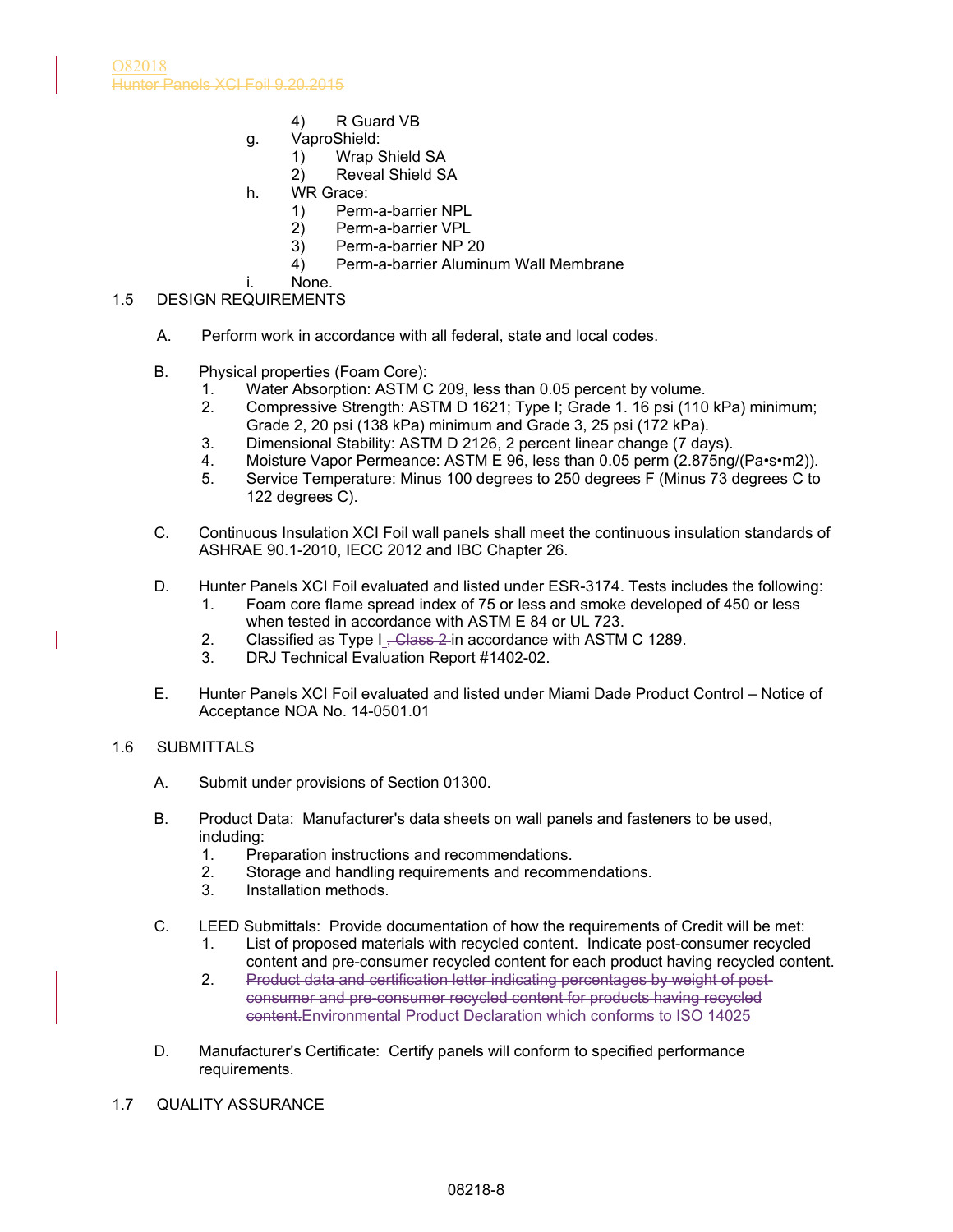- A. Manufacturer Qualifications: Manufacturer shall be a company that regularly manufactures and assembles specified insulation in house with no outside fabrication operations.
- B. Pre-Installation Meeting: Convene minimum one week prior to commencing Work of this section. Review installation procedures and coordination required with Related Work and include the following:
	- 1. Participants: Authorized representatives of the Contractor, Architect, Installer, and Manufacturer.
	- 2. Review wall assemblies for potential interference and conflicts and coordinate layout and support provisions for interfacing work.
	- 3. Review continuous insulation wall panels installation methods and procedures related to application, including manufacturer's installation guidelines.
	- 4. Review firestopping requirements and weather resistive membrane requirements and placement locations.
	- 5. Review field quality control procedures.

# 1.8 DELIVERY, STORAGE, AND HANDLING

- A. Good construction practice dictates that all insulations should be protected from moisture and direct sunlight during job-site storage. Pallets of Hunter Panels Xci CG are double packaged in a UV resistant polyethylene bag. This moisture resistant package is designed for protection from the elements during flatbed shipment from our factories to the jobsite. Outdoor storage for extended periods of time requires waterproof tarpaulins and elevated storage above ground level a minimum of 2". Additionally, we recommend slitting the bundle packaging vertically down the center of the two short sides to prevent moisture accumulation within the package.
	- Store products off the ground a minimum of 2.0"and cover with a waterproof tarpaulin to protect from moisture and UV
- A. Store products off the ground, in dry conditions, under cover and in manufacturer's unopened packaging until ready for installation.

### 1.9 SEQUENCING

- A. Coordinate with the installation of vapor retarders and air seal materials specified is Section 07260 and Section 07270.
- B. Ensure that products of this section are supplied to affected trades in time to prevent interruption of construction progress.

### 1.10 PROJECT CONDITIONS

A. Maintain environmental conditions (temperature, humidity, and ventilation) within limits recommended by manufacturer for optimum results. Do not install products under environmental conditions outside manufacturer's absolute limits.

# PART 2 PRODUCTS

- 2.1 MANUFACTURERS
	- A. Acceptable Manufacturer: Insulating panels shall be XCI products produced by Hunter Panels, 15 Franklin Street, Portland, Maine 04101. Phone: (207) 761-5678 or (888) 746- 1114. Fax: (717) 960-1611. E-mail: info@hpanels.com.
	- B. Substitutions: Not permitted.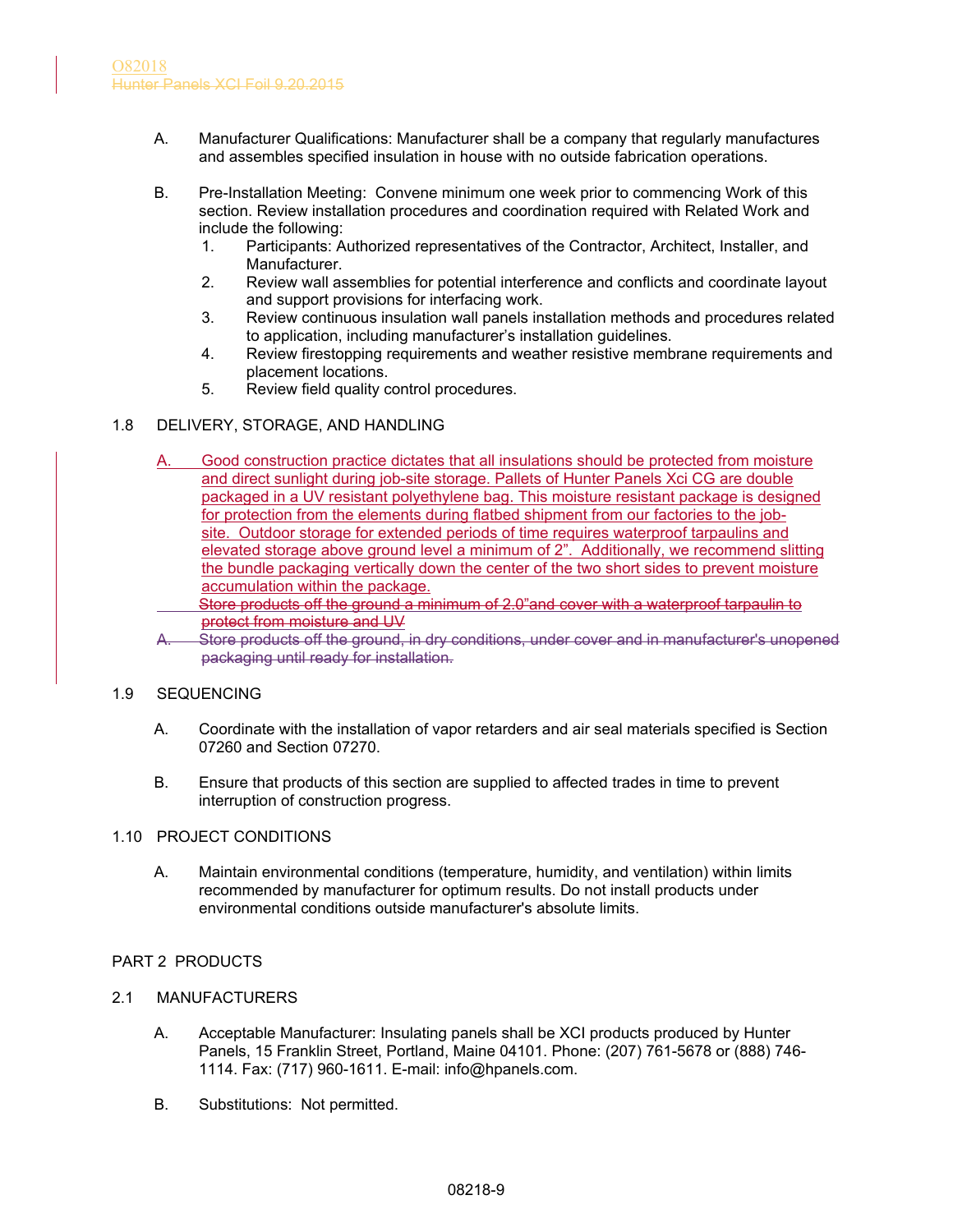C. Requests for substitutions will be considered in accordance with provisions of Section 01600.

# 2.2 BOARD INSULATION

- A. Board Insulation with Foil Facer: Hunter Panels XCI Foil complies with ASTM C 1289. Panels are a high thermal resistive rigid insulation panel composed of a closed cell polyisocyanurate foam core bonded to an impermeable foil facer.
	- 1. Type: ASTM C 1289, Type IH, Class 1:
		- a. Grade 1 (16 psi).
		- b. Grade 2 (20 psi).
		- c. Grade 3 (25 psi).
	- 2. Panel Size:
		- a. 4 feet by 8 feet (1220 mm by 2440 mm).
	- 3. Thickness / R Value: ASTM C 518 at 75 degrees F (23.9 degrees C).
		- a. 1.0 inches (25 mm) / R Value 6.5
		- b. 1.5 inches (38 mm) / R Value 10.0
		- c. 2.0 inches (51 mm) / R Value 13.3
		- d. 2.5 inches (64 mm) / R Value 17.0
		- e. 3.0 inches (76 mm) / R Value 20.3
		- f. 3.5 inches (89 mm) / R Value 24.0
		- g. Provide to the thickness indicated on the Drawings.

### 2.3 PANEL FASTENERS

A. Panel fasteners shall be corrosion resistant type as approved Hunter Panel fasteners. Length of fasteners shall be as recommended by the panel manufacturer

### PART 3 EXECUTION

### 3.1 EXAMINATION

- A. Do not begin installation until exterior walls have been properly prepared.
- B. Verify that all exterior wall assembly construction has been completed to the point where the insulation may correctly be installed.
- C. Verify that mechanical and electrical services in walls have been installed and tested and, if appropriate, verify that adjacent materials and finishes are dry and ready to receive insulation.
- D. If wall assembly preparation is the responsibility of another installer, notify Architect of unsatisfactory preparation before proceeding.

# 3.2 PREPARATION

- A. Clean surfaces thoroughly prior to installation.
- B. Prepare surfaces using the methods recommended by the manufacturer for achieving the best result for the substrate under the project conditions.

### 3.3 INSTALLATION

A. Install in accordance with manufacturer's instructions.